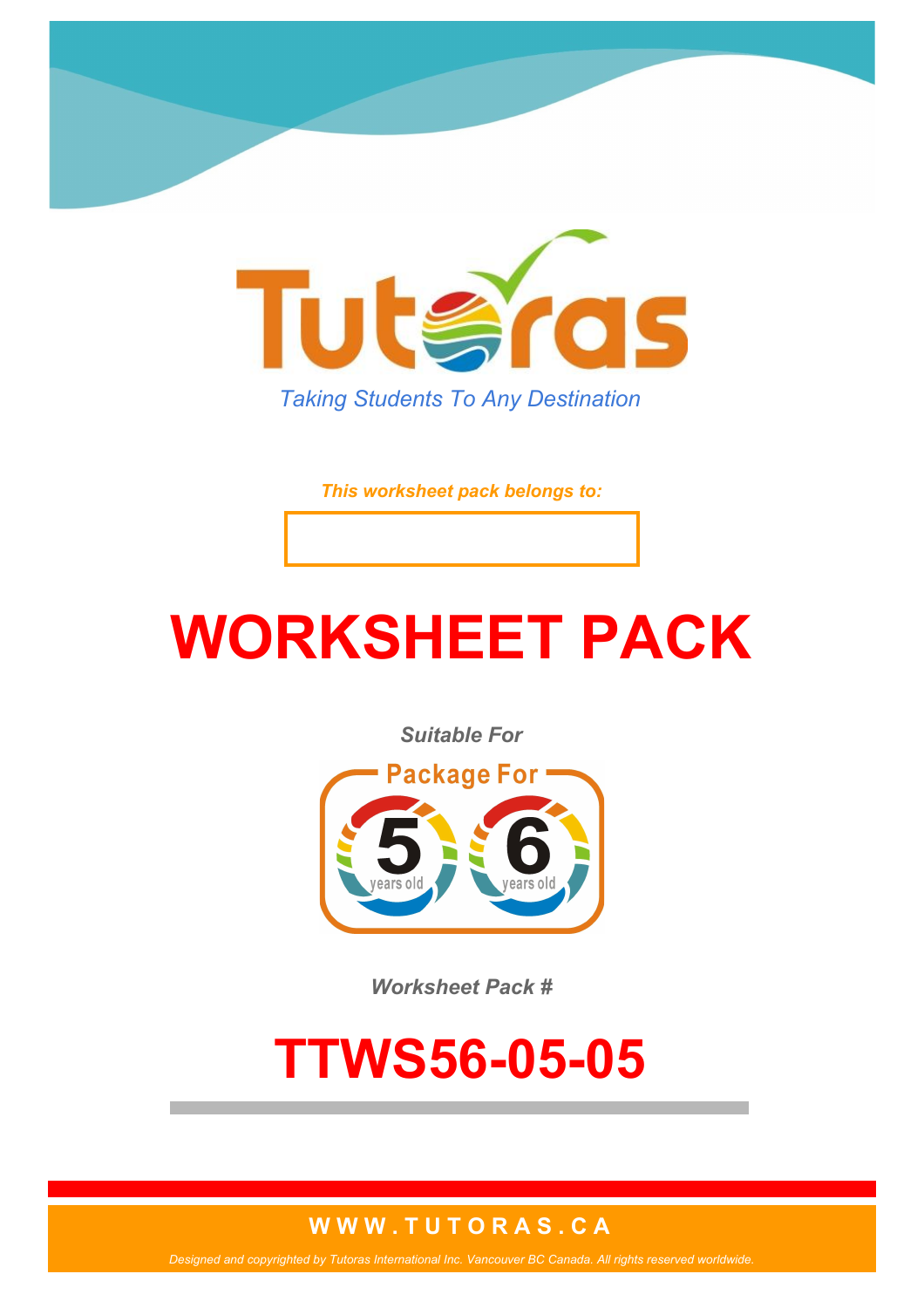



### **COLOR THE VOWELS AS REQUIRED**



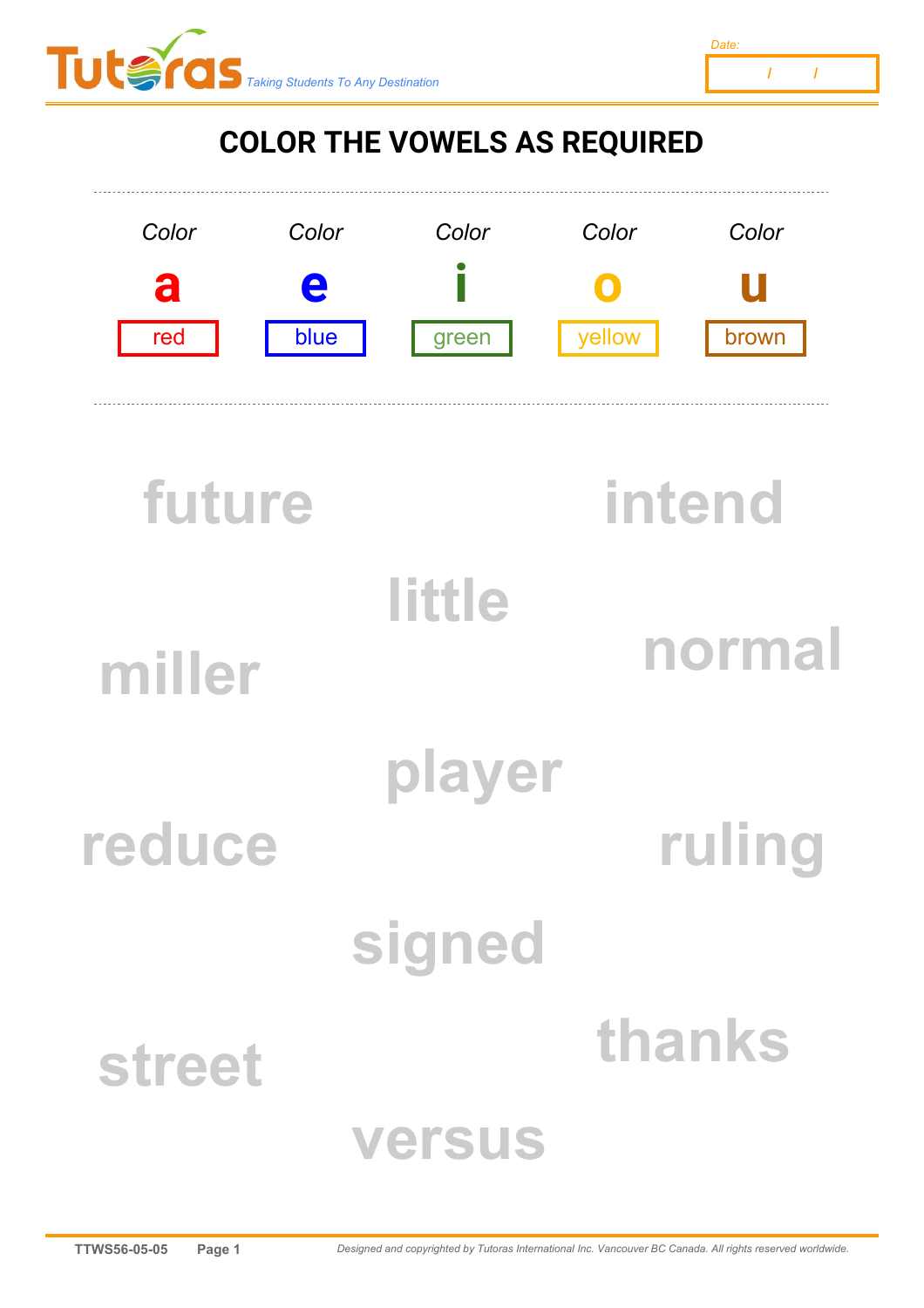



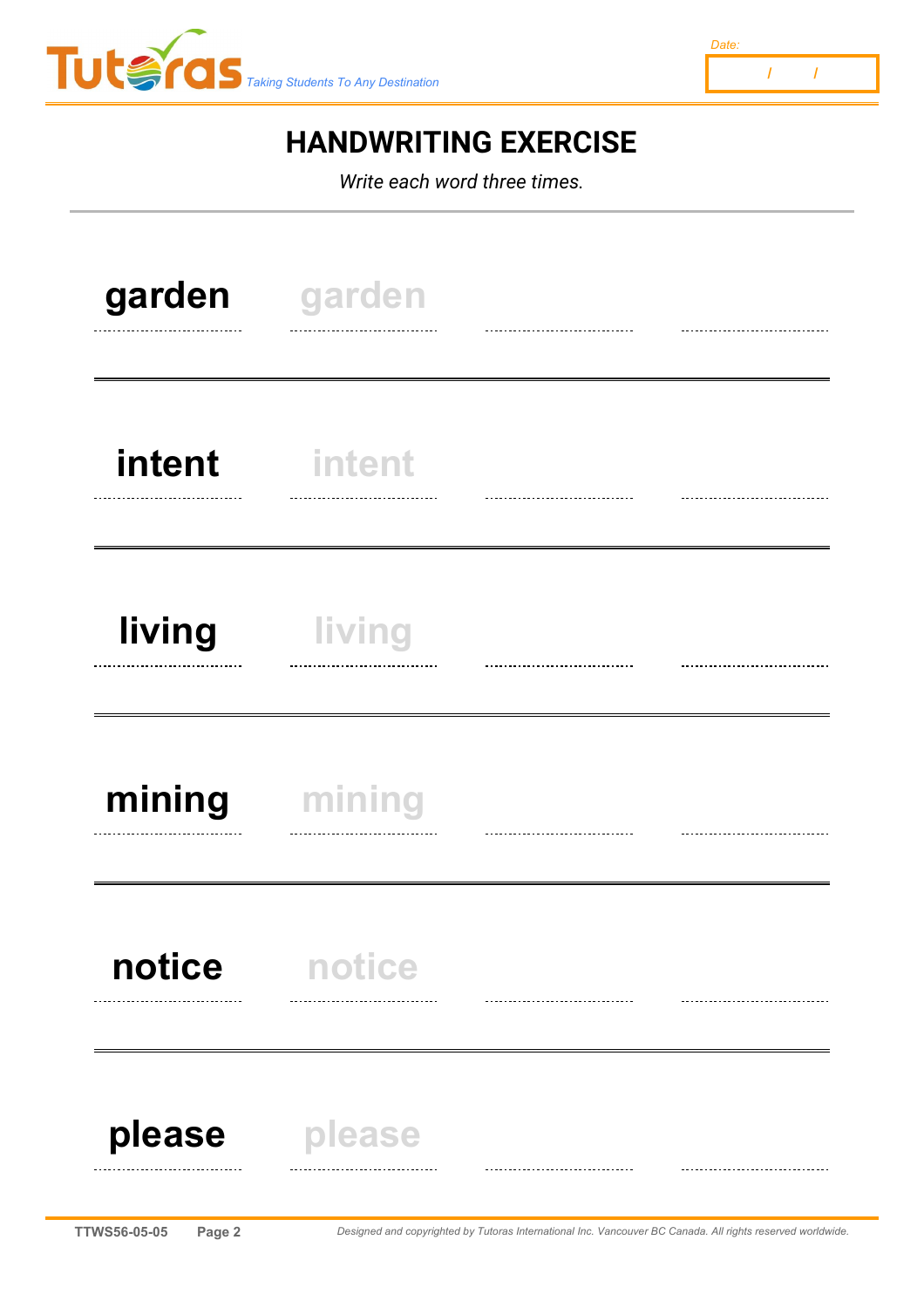



| reform<br>.   | reform        |  |
|---------------|---------------|--|
| safety        | safety        |  |
| silent<br>.   | silent        |  |
| <b>stress</b> | <b>stress</b> |  |
| theory        | theory        |  |
| victim        | victim<br>    |  |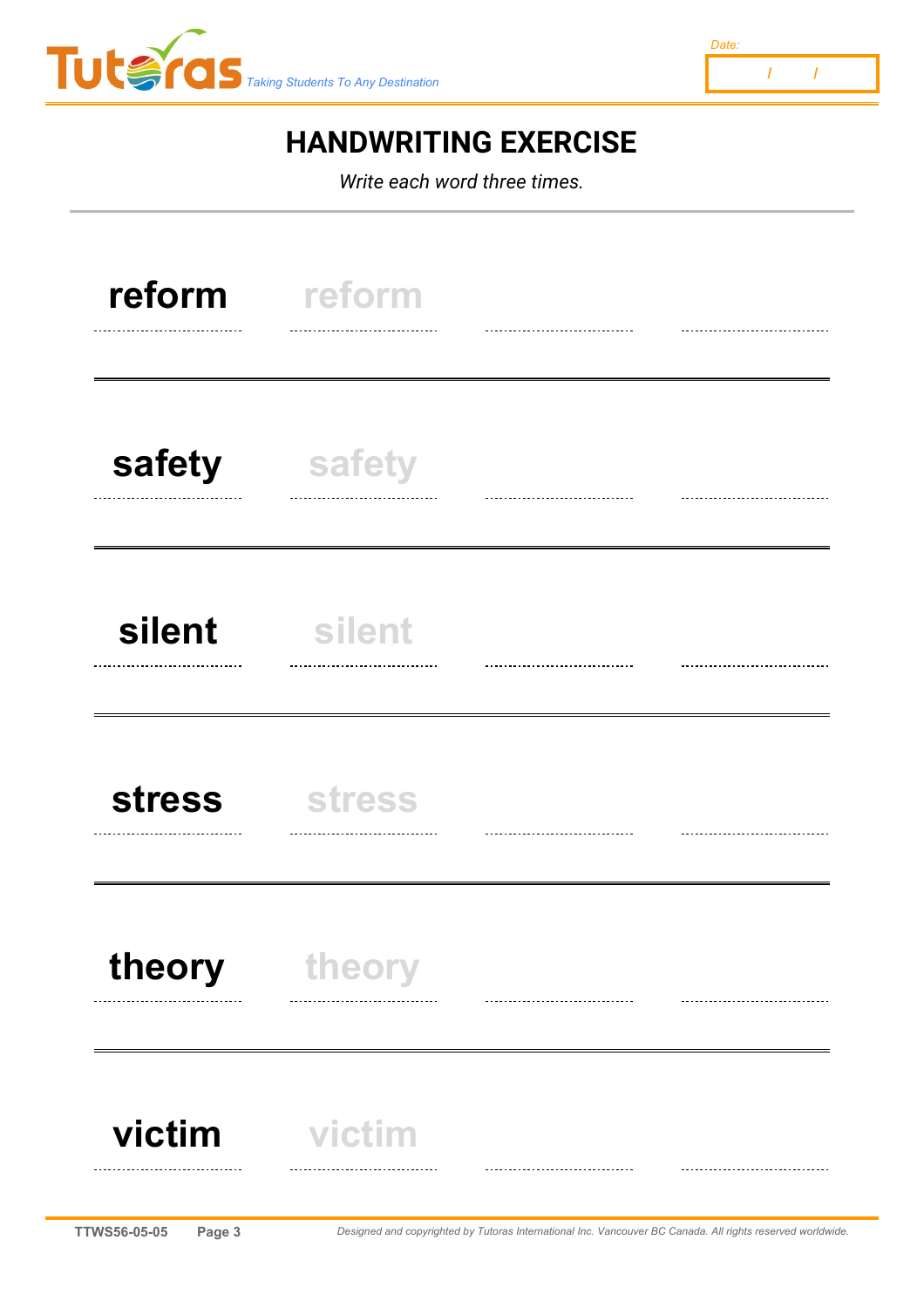



| gather      | gather        |  |
|-------------|---------------|--|
| invest<br>. | invest        |  |
| losing      | <b>losing</b> |  |
| minute      | minute        |  |
| notion<br>  | notion        |  |
| plenty      | plenty        |  |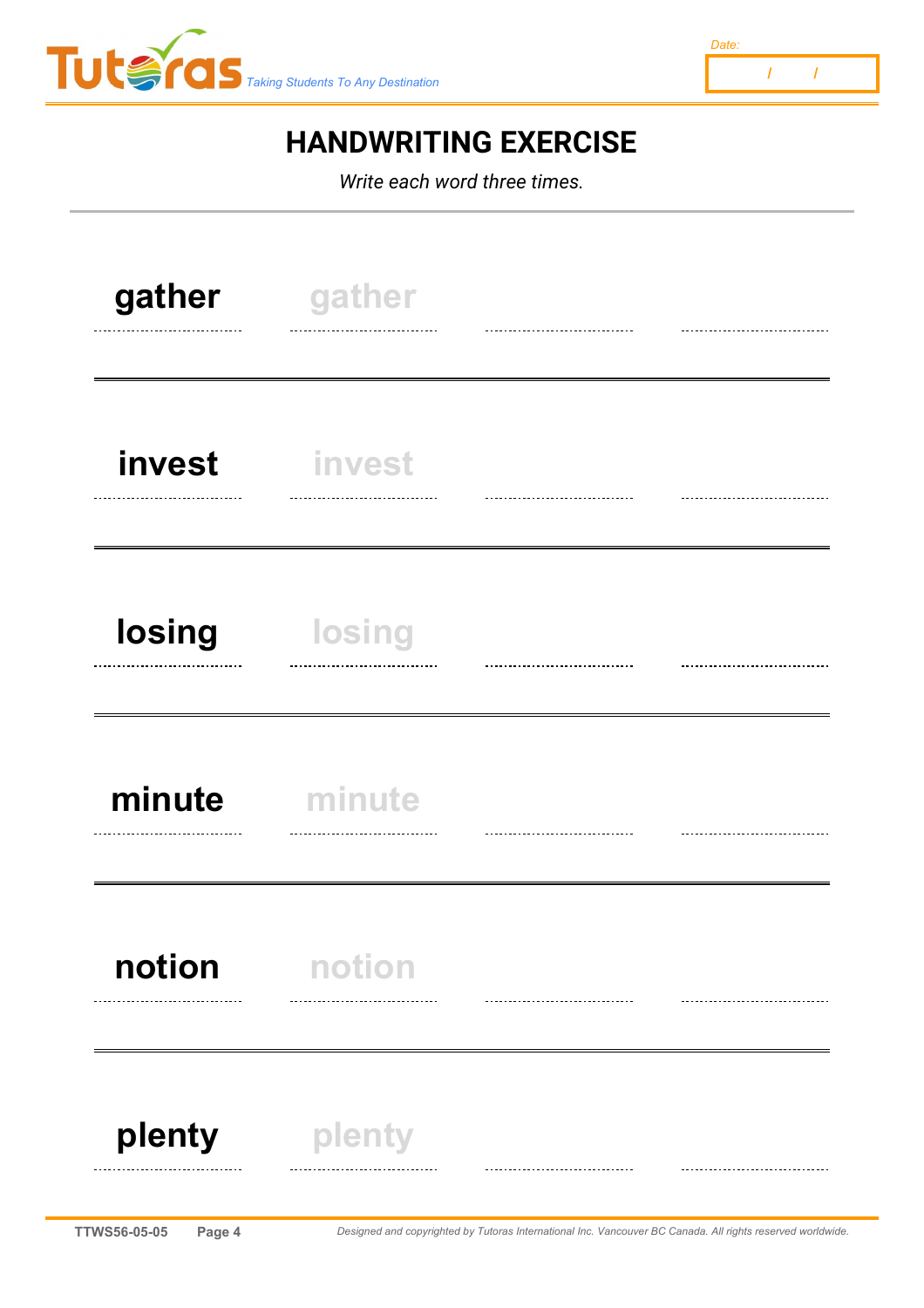



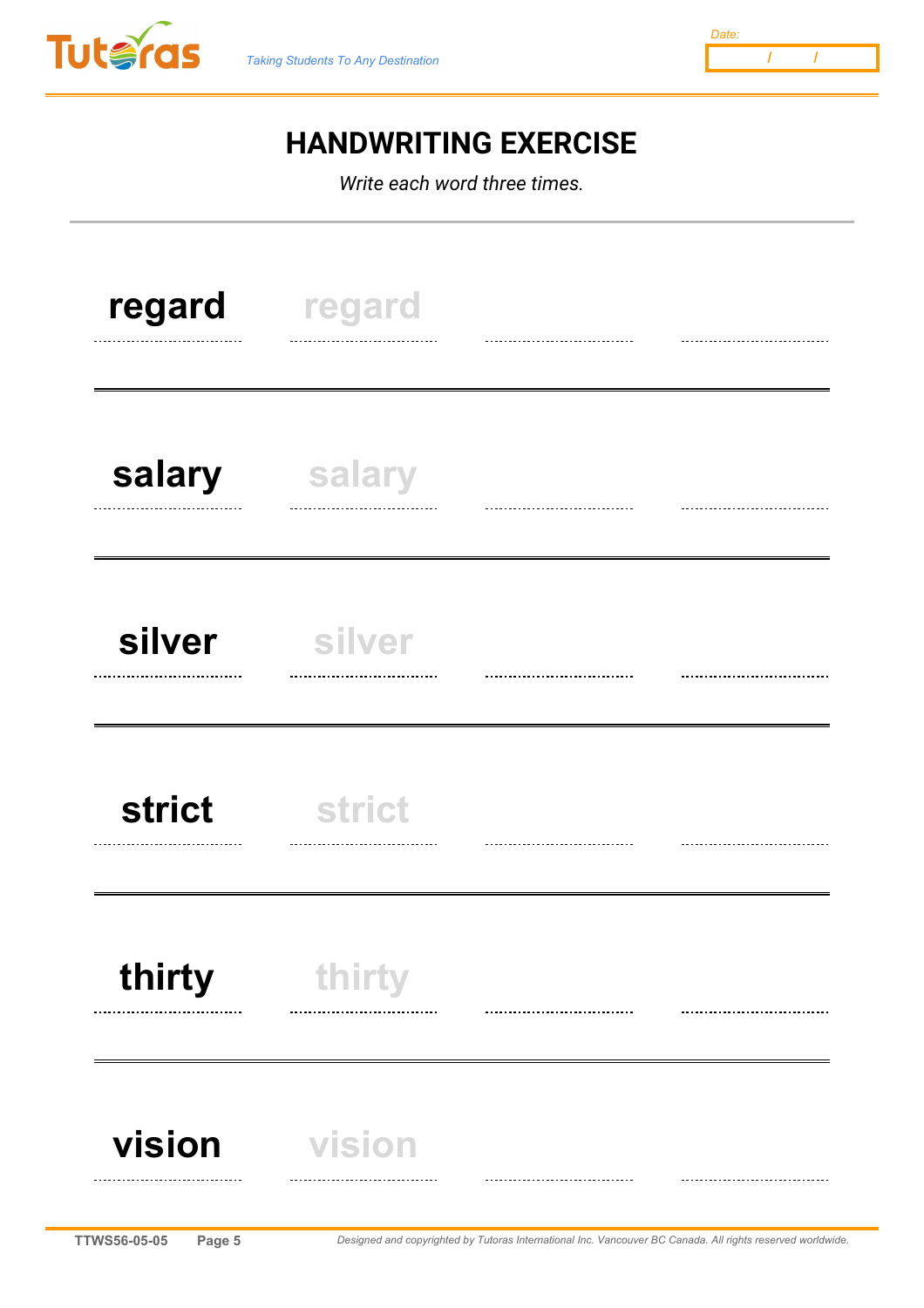